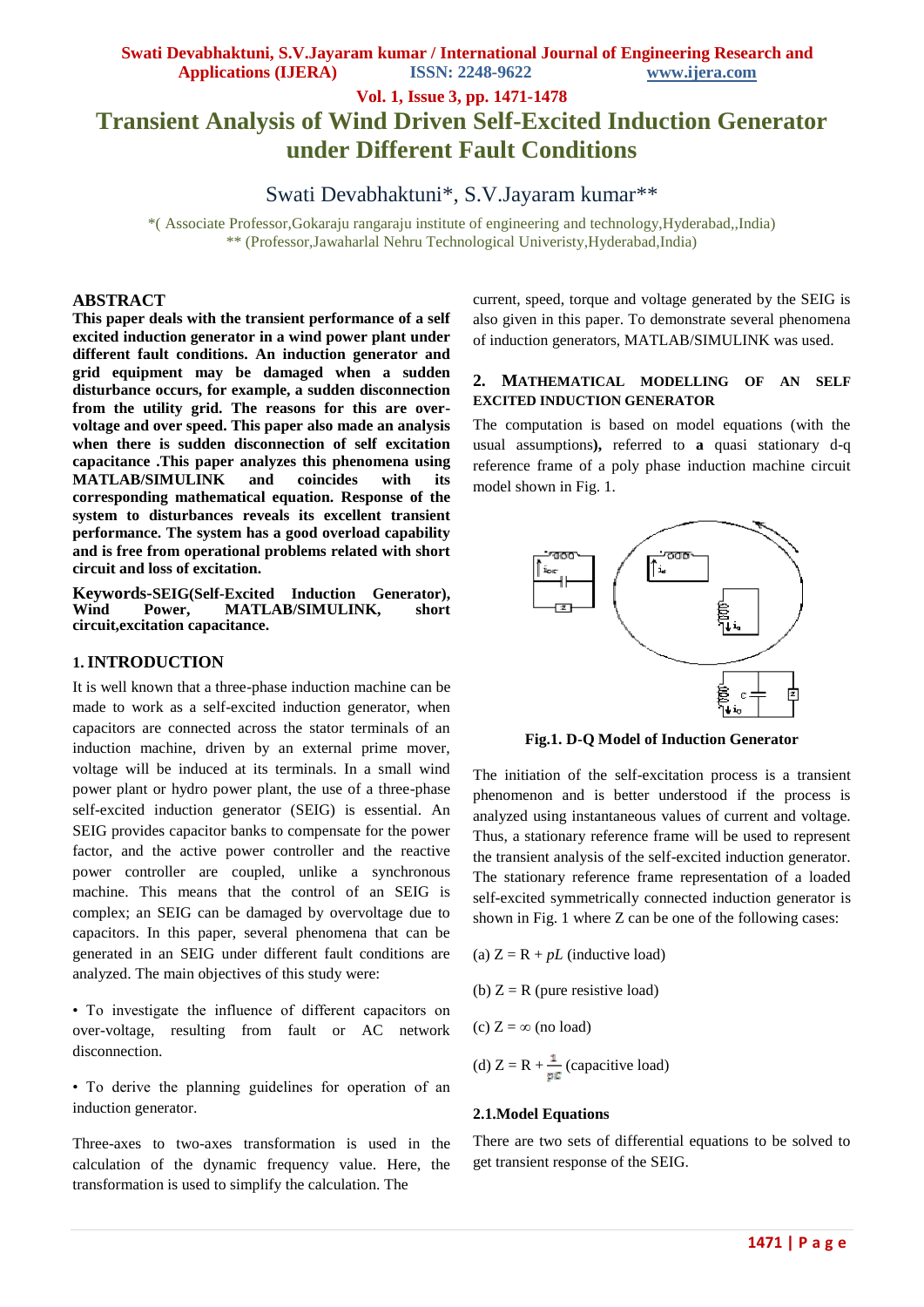#### **Vol. 1, Issue 3, pp. 1471-1478**

#### **2.1.1. Machine Side Equations**

For a representative impedance Z, the voltage equations may be expressed as:

$$
\begin{bmatrix} v_{\text{ds}} \\ v_{\text{ds}} \\ v_{\text{dr}} \\ v_{\text{dr}} \\ \end{bmatrix} = \begin{bmatrix} R_1 + L_1 p + \frac{1}{p \epsilon} & 0 & Mp & 0 \\ 0 & R_1 + L_1 p + \frac{1}{p \epsilon} & 0 & Mp \\ 0 & M & R_2 + L_2 p & \omega L_2 \\ - \omega M & Mp & - \omega L_2 & R_2 + L_2 p \end{bmatrix} \begin{bmatrix} i_{\text{ds}} \\ i_{\text{ds}} \\ i_{\text{dr}} \\ i_{\text{dr}} \\ \end{bmatrix} \ (1)
$$

The mathematical equation that relates the wind turbine output torque with the electromagnetic torque of the induction generator is given by:

$$
T_m = J_{\text{dt}}^{\alpha} \omega_m + \beta \omega_m + T_{\text{e}} \tag{2}
$$

Where  $V_{qs}$ ,  $V_{ds}$ ,  $i_{qs}$  and  $i_{ds}$  are the stator voltages and currents respectively.  $V_{qr}$ ,  $V_{dr}$  are the rotor voltages.  $\lambda_{qr}$  and  $\lambda_{dr}$  are the rotor fluxes. $R_s$ , $L_s$ , $R_r$  and  $L_r$  are the resistance and self inductance of the stator and the rotor respectively. $L_m$  is the mutual inductance.ω<sub>m</sub>, J, β are the mechanical angular speeds of the wind turbine, the effective inertia of the wind turbine, the induction generator and friction coefficient respectively. Since no external voltage is applied and the rotor is shortcircuited, the direct-axis stator current will be

$$
i_{D} = \frac{0}{\left(R_{1} + L_{1}p + \frac{z}{1 + zpc} - \frac{M^{2}\delta p}{\Delta}\right)^{2} + \left(\frac{M^{2}\omega R_{2}p}{\Delta}\right)^{2}}
$$
(3)

Where  $\delta = L_2 p^2 + R_2 p + \omega^2 L_2$  and  $\Delta = (R_2 + L_2 p)^2 + (\omega L_2)^2$ 

The characteristic equation which represents the self excitation process of an induction generator and which satisfies all types of loads, is obtained from equation 1 as

$$
A_4f^4 + A_3f^3 + A_2f^2 + A_1f + A_0 = 0 \tag{4}
$$

The self-excitation process will start when the polynomial presented in equation (4) has one root having a positive real root

$$
C_e = \frac{af + b}{cf^3 + df + e} \tag{5}
$$

The computed results reveal that there exist critical values of load impedance or speed below which the induction generator fails to excite irrespective of the value of capacitance used.

The values of constants a,b,c,d,e are given in the APPENDIX.

## **2.1.2. Load Side Equations**  $[V_s] = R_l p[V_e] + (l/Ce)[V_e]$  (6)

Where  $[V_s]{=}[V_{sd} V_{sq}]^T$ 

#### **2.1.3. Analysis of SEIG with unbalance in self excited capacitance**

When the induction machine operates as a motor or a grid connected generator, it assumes voltage and frequency from the grid. The machine side equations given in are sufficient

to evaluate transient performance of the machine in these two modes. Thus, there are five unknown variables i.e. currents and the speed to be solved from five first order differential equations. But in the case of an SEIG, there will be four additional variables involved ( d and q components of charges)for the external excitation, thus making a total of nine variables to be solved from nine first order differential equations. The model equations for the prediction of transient performance of the short shunt SEIG can now be written in a form, solvable by computer simulation as follows:

$$
p[i] = [L]^{-1}\{[V][R][i] - \omega_r[G][i]\}
$$
\n
$$
p[\omega_r] = \frac{2}{r}[T_{\text{shaf}} - T_e)
$$
\n
$$
p[V_e] = \frac{1}{r} \{[V_s] - \frac{1}{r}[V_e]\}
$$
\n(7)

#### **2.2 Analysis of SEIG with unbalance in self excited capacitance**

The contribution of this paper is also to derive the dynamic equations of a SElG under unbalance excitation capacitors using a three-phase induction-machine model .Experimental results obtained from a laboratory 3.5 kW induction machine and three excitation capacitors are also performed and compared with the simulated results. Transient responses of the studied SEIG subject to sudden disconnection of one or two of the excitation capacitors are investigated.



## **Fig.2. Three phase connection diagram of a SEIG with excitation capacitors**

#### **2.3. Machine model**

Fig. 2shows the three-phase connection diagram of a SEIG connected with an excitation capacitor bank. The Stator and rotor windings of the induction machine and the excitation capacitor bank are all Y-connected. The output terminals of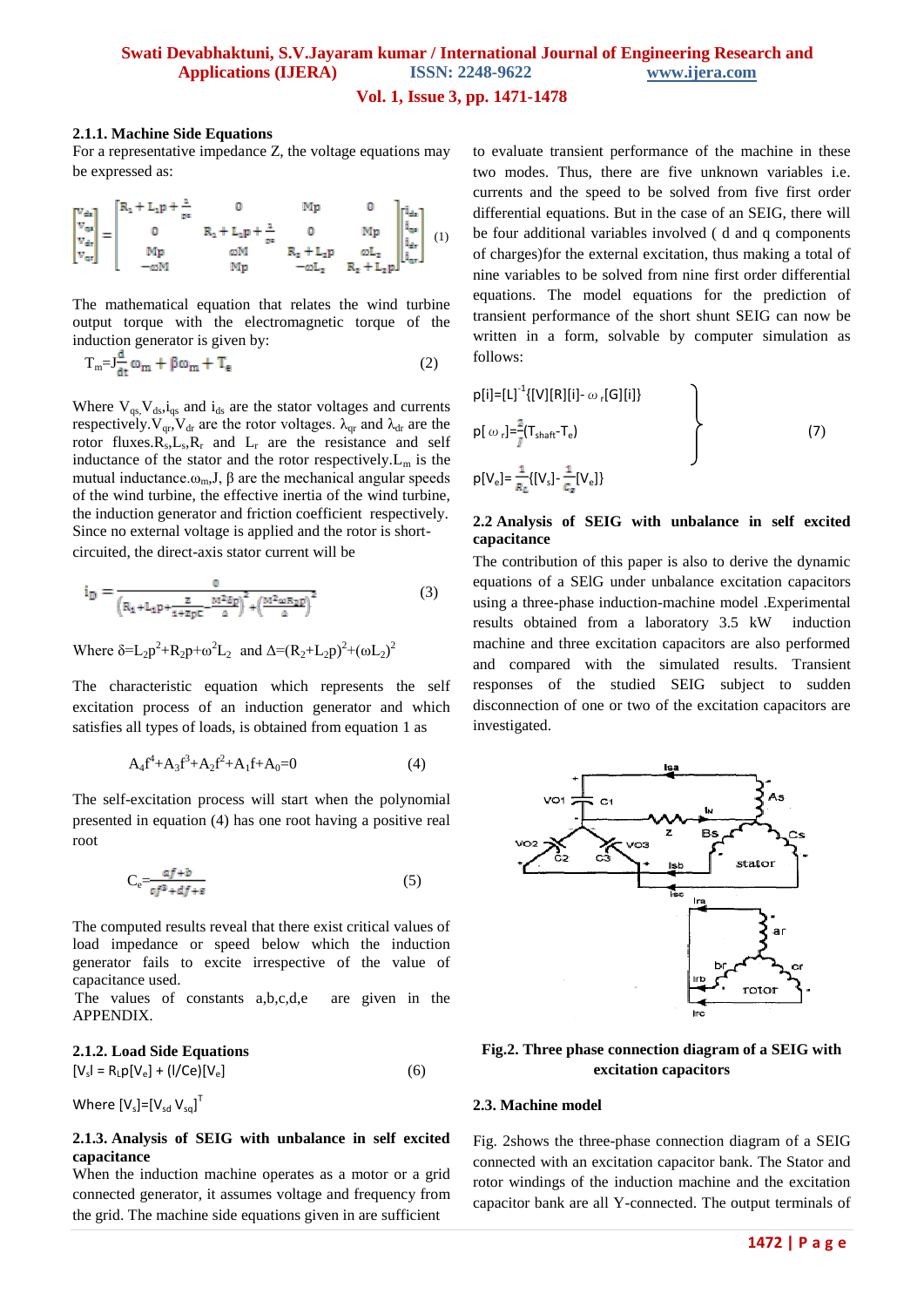#### **Vol. 1, Issue 3, pp. 1471-1478**

the rotor windings are short-circuit together. The neutral points of the stator windings and the excitation capacitor bank are connected through a neutral line with impedance of Z. Such connection structure is the well known three-phase four-wire system. It is worth noting that the three excitation capacitors,  $C_1$ ,  $C_2$ , and  $C_3$ , shown in Fig. 2 may have different values and, consequently, the unbalanced self excitation of the SEIG will happen. One the other hand, the three excitation capacitors may be independently switched off and, hence, the resulting self excitation can be obtained by only one capacitor or two capacitors. To clearly examine the transient performance of the SEIG under different excitation capacitors and suddenly switching off the excitation capacitors, the dynamic equations of the machine and excitation capacitors must be derived.

The v-i equations of the three excitation capacitors can be expressed as below.

(Cl ).pV<sup>01</sup> = Isa (C2).pV<sup>02</sup> = Isb (8) (C3). pV<sup>0</sup> = Isc

All quantities in the above equations are based on SI units. Proper system bases may be selected to transform them to per-unit quantities.

#### **3. SYSTEM DESCRIPTION AND SIMULATION**

Fig. 3 shows the system studied. The simulation cases were:

- a. The simulation cases were:
- b. The influence of the CB disconnection
- c. The influence of the capacitor
- d. The influence of the load rate of the induction generator
- e. The influence of the induction generator according to fault kinds



**Fig.3 System Model for Study**

## **4. TRANSIENT ANALYSES UNDER DIFFERENT UNBALANCED CONDITIONS**

In this section, transient responses are presented using the proposed approaches will be described with MATLAB/SIMULINK under different unbalanced conditions. To have detailed simulations, two computer programs with different state variables are respectively employed to simulate the transient performance of the SEIG

subject to sudden disconnection of excitation capacitors, sudden loading and short circuit.The following figure shows the responses under different unbalanced conditions. Three capacitors are selected to be  $C_1 = C_2 = C_3 = 15 \mu F$ .

In this section, initially transient behavior of sudden application of load at grid connected to SEIG is studied, followed by that of the short circuit at grid and the sudden disconnection of one excitation capacitance.

#### **4.1.Load Perturbation**

Fig. 4 shows the transient response of the system on the sudden application and removal of load after the SEIG is brought up to rated voltage at no load.



#### **Fig.4.Response of SEIG under load perturbation condition**

As can be seen, the voltages and currents settle to respective new steady state values, revealing the high over load capability and good transient stability of the SEIG. For this load, the winding current and the load voltage are 5amp and 320volts, respectively. Again, during application and removal of the load, there is no severe voltage/current dip/overshoot. Fig.4 shows the results of the simulation of the CB disconnection for wind power. In Fig. 4 (a) is the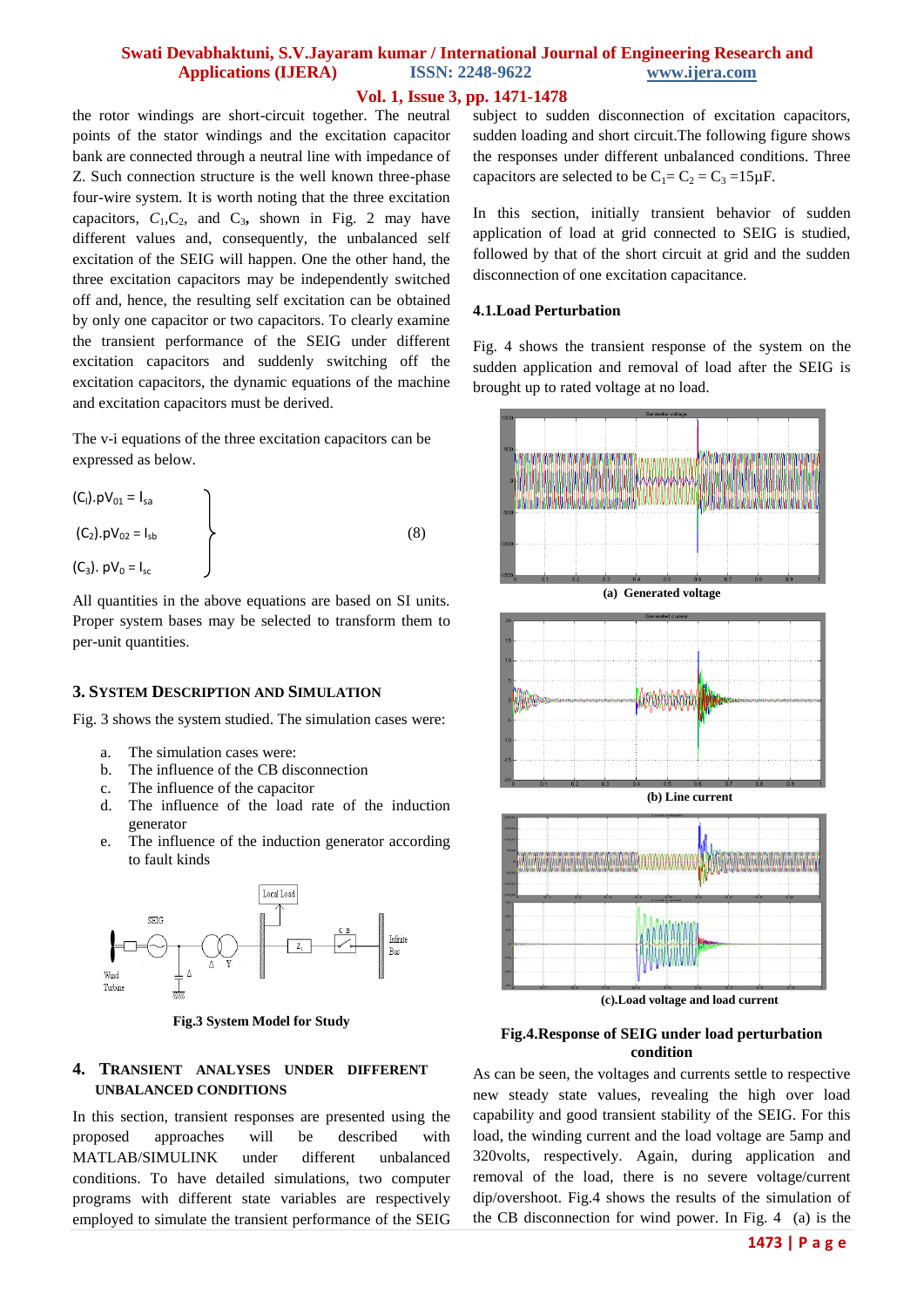**Vol. 1, Issue 3, pp. 1471-1478**

generated voltage of the induction generator, (b) is the line current of the induction generator (c) is the load voltage and load current of the induction generator. The application of load is in between 0.4 to 0.6secs.

## **4.2. Sudden short circuit**

From the above observations, it can be easily predicted that the SEIG can not sustain self excitation on a short circuit across the load. As shown in Fig. 5, on the application of a three-phase short circuit across the load, there is a sudden rush of current of very short duration, magnitude of which depends upon the voltage existing at the capacitor terminals at the instant of short circuit. No appreciable surges are noticed in the voltage, which collapses almost immediately as the machine de-excites. Although, in some cases loss of excitation of the SEIG due to overload or short circuit may be of advantage, it could be disastrous in application like aircraft's power supplies. The problem is further aggravated by the uncertainty of the machine to re-excite after a short circuit, unless some charge is provided. This is a crucial aspect to be tackled in the operation of the SEIG under field conditions. Users in far flung areas have often reported difficulty in re-exciting the generator after short circuit t or sustained overloading, as a major hurdle affecting continuity and reliability of the supply. Also, the de excitation of the machine is so fast that it is not capable of adequately sustaining the fault current, to trip the over current protective devices. Thus, for many critical applications, some type of excitation support system is required f o r self excited generators. These systems, often referred as field forcing schemes , produce more than rated generator current for sufficient t time to ensure that the fault are cleared quickly and selectively enough to preserve the integrity of the power system.

Fig. 5 shows the transient response of the system on the short circuit at load after the SEIG is brought up to rated voltage. As can be seen, the voltages and currents settle to respective new steady state values, revealing the high over load capability and good transient stability of the SEIG. For this load, the winding current and the load voltage are 8ampers and 350volts, respectively. Again, during application and removal of the load, there is no severe voltage/current dip/overshoot. Fig.4 shows the results of the simulation of the three phase short circuit at three phase load. In Fig. 5 (a) is the generated voltage of the induction generator, (b) is the line current of the induction generator (c) is the load voltage and load current of the induction generator. The short circuit is applied in between 0.4 to 0.6secs.









Figs.6 shows the transient responses of simulated results of the loaded SEIG subject to a sudden Switching off the self excited capacitor under the loading conditions .From these figures we can clearly find out that the responses of case connected to grid, quickly reach zero value at about t  $=1.2$ sec.When the excitation capacitor is switched off, the capacitive load provides some limited source of excitation and thus time delays the transition from saturated state and the corresponding changes in  $X<sub>m</sub>$ . For this case the self excitation capacitance is disconnected from the machine after it reaches steady state condition. Since the excitation capacitance is disconnected the machine losts its generating mode. Hence the speed is decreased from the super synchronous speed to the speed of the wind turbine. Because of the lost of generating mode now the generated voltage and line current is also becoming zero. Due to this the active and reactive power is also zero.The response curves of the taken condition are as shown in the fig.6.Capacitors are disconnected at t=0.3sec.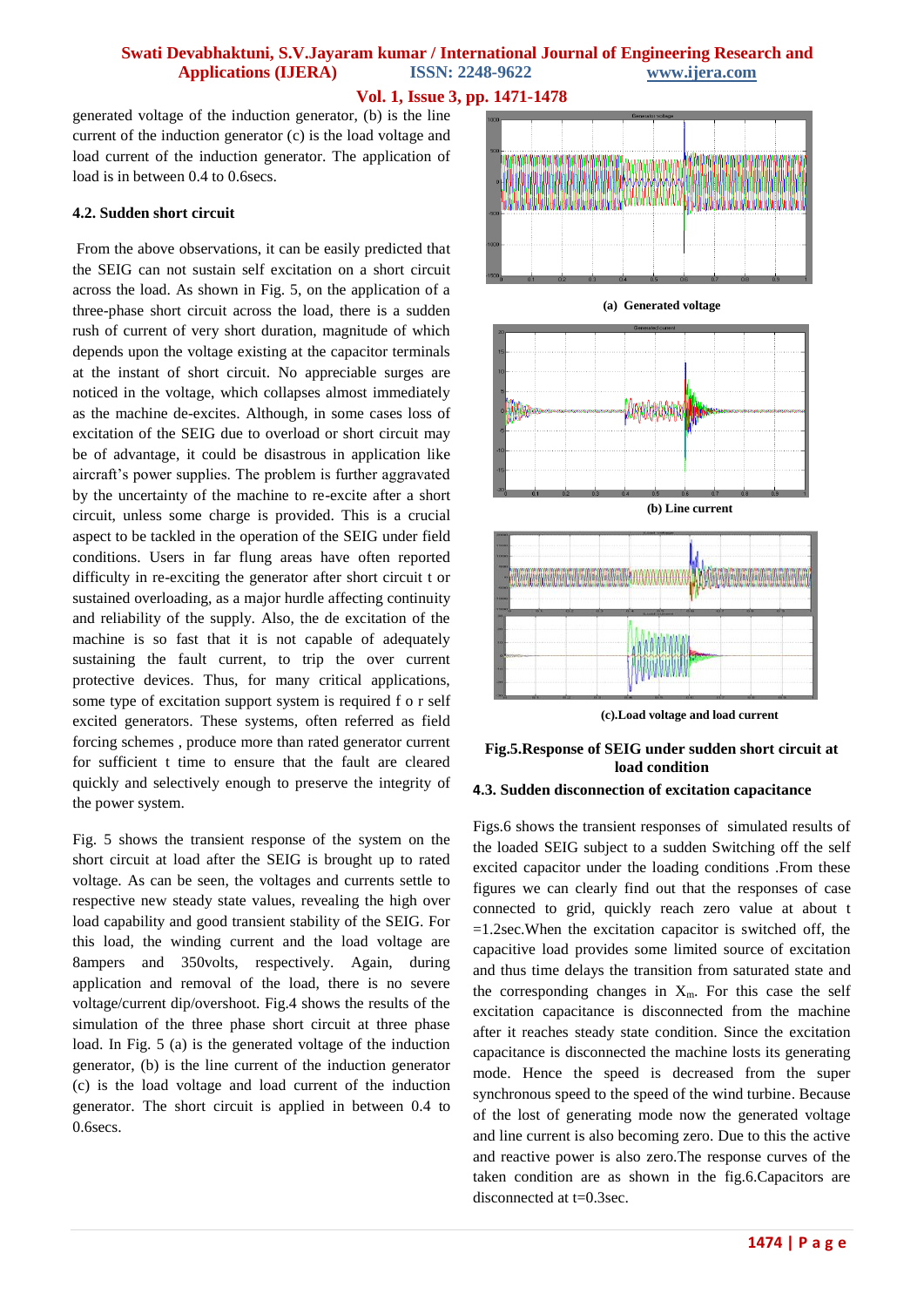**Vol. 1, Issue 3, pp. 1471-1478**

In Fig. 6 (a) is the generated voltage of the induction generator, (b) is the line current of the induction generator (c) is the load voltage and load current of the induction generator.



**(c)Load voltage and load current**

## **Fig.6.Response of SEIG under sudden disconnection self excitation capacitance 4.4. Sudden disconnection of load**

Figs. 7shows the response of SEIG under sudden disconnection of grid and is based on the simulated results. The new steady state values can be quickly reached when the load is suddenly switched off. It is seen that without any voltage or current surge, the generator quickly settles to a new steady state condition. In Fig. 7 (a) is the generated voltage of the induction generator, (b) is the line current of the induction generator (c) is the load voltage and load current of the induction generator. The disconnection of load from the SEIG is at t=0.3sec.



(a ) Generated voltage





(c) Load voltage and load current



## **4.5. Sudden short circuit at machine terminals**

This case is similar to the short circuit described for simple shunt SEIG, wherein the machine immediately de excites and the voltage collapses, as seen from Fig.8.

In Fig. 8 (a) is the generated voltage of the induction generator, (b) is the line current of the induction generator (c) is the load voltage and load current of the induction generator. The short circuit is applied at t=0.3sec and reaches to zero voltage at t=0.3sec.

From these figures we can clearly find out that the responses of case of sudden short circuit at machine terminals, quickly voltage reach to zero value at about  $t = 0.3$ sec.And after that the machine will not be recovered till the end of the operation.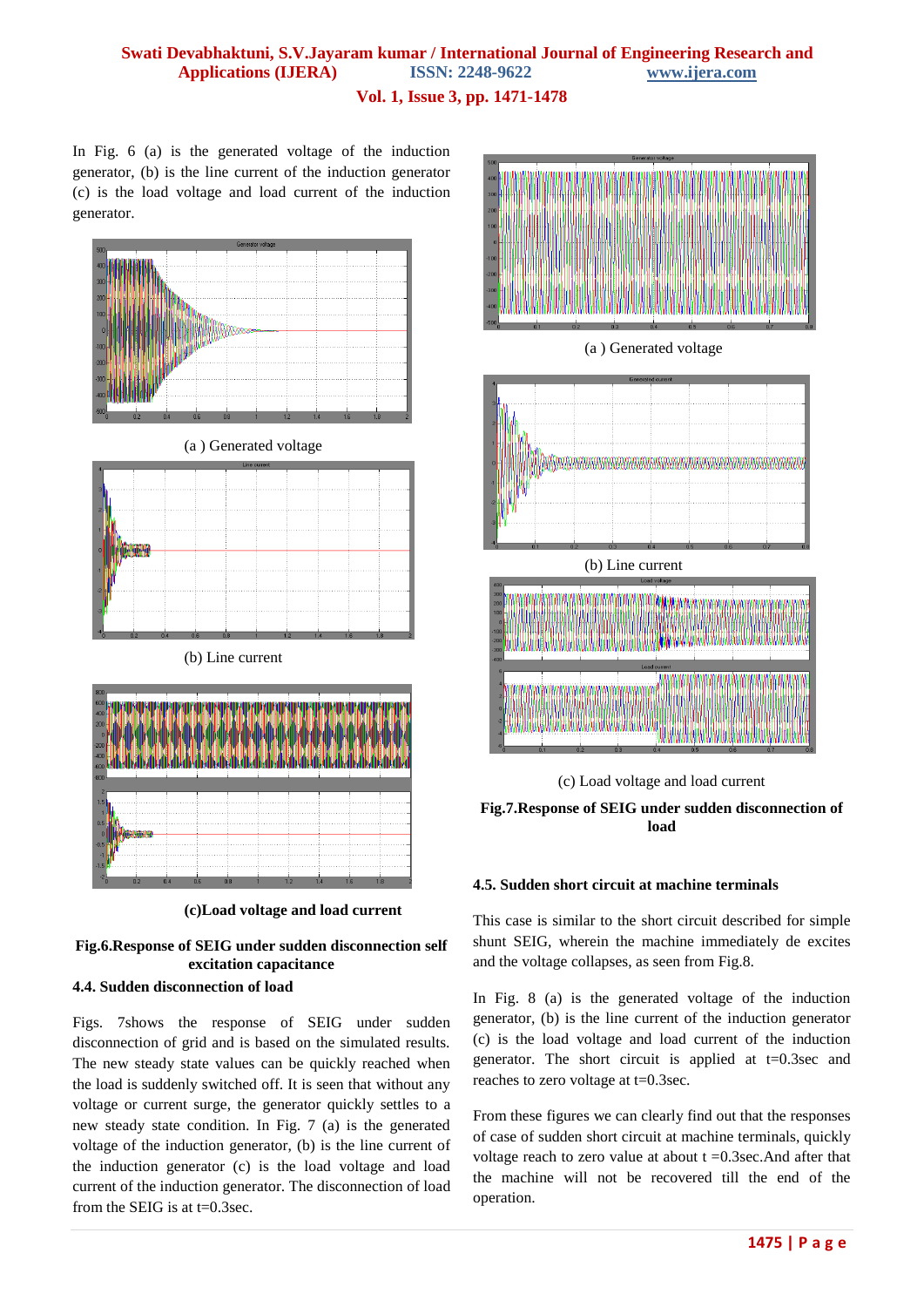

**Swati Devabhaktuni, S.V.Jayaram kumar / International Journal of Engineering Research and** 

**Fig.8.Response of SEIG under sudden disconnection of load**

## **4.6. Sudden application of load along with the short circuit at load**

Fig.9. shows the transient response of the SEIG when sudden application over load and short circuit at load. This is done as soon as the voltage reaches to the voltage of 440volts and steady state value. The overload is applied at t=0.4sec to 0.7seconds and short circuit is applied at t=0.5 to 0.6sec.

In Fig. 9 (a) is the generated voltage of the induction generator, (b) is the line current of the induction generator (c) is the load voltage and load current of the induction generator.

With the application of two faults at the load on the same time the machine will under go several changes and the several fluctuations in the behavior of the machine as shown in Fig. Sometimes the machine spoil under these faults application for a long time.

## **Fig.9.Response of SEIG under sudden disconnection of load**

#### **5. SOLUTION FOR ALL PROBLEMS**

Several methods are there to avoid the over-voltage etc...If we consider the factors as unbalanced fault, unbalanced load, unbalanced capacitor, harmonic current and power factor, the best solution is shown in Figure 10.is SEIG with the STATCOM



**Fig.10. SEIG with STATCOM**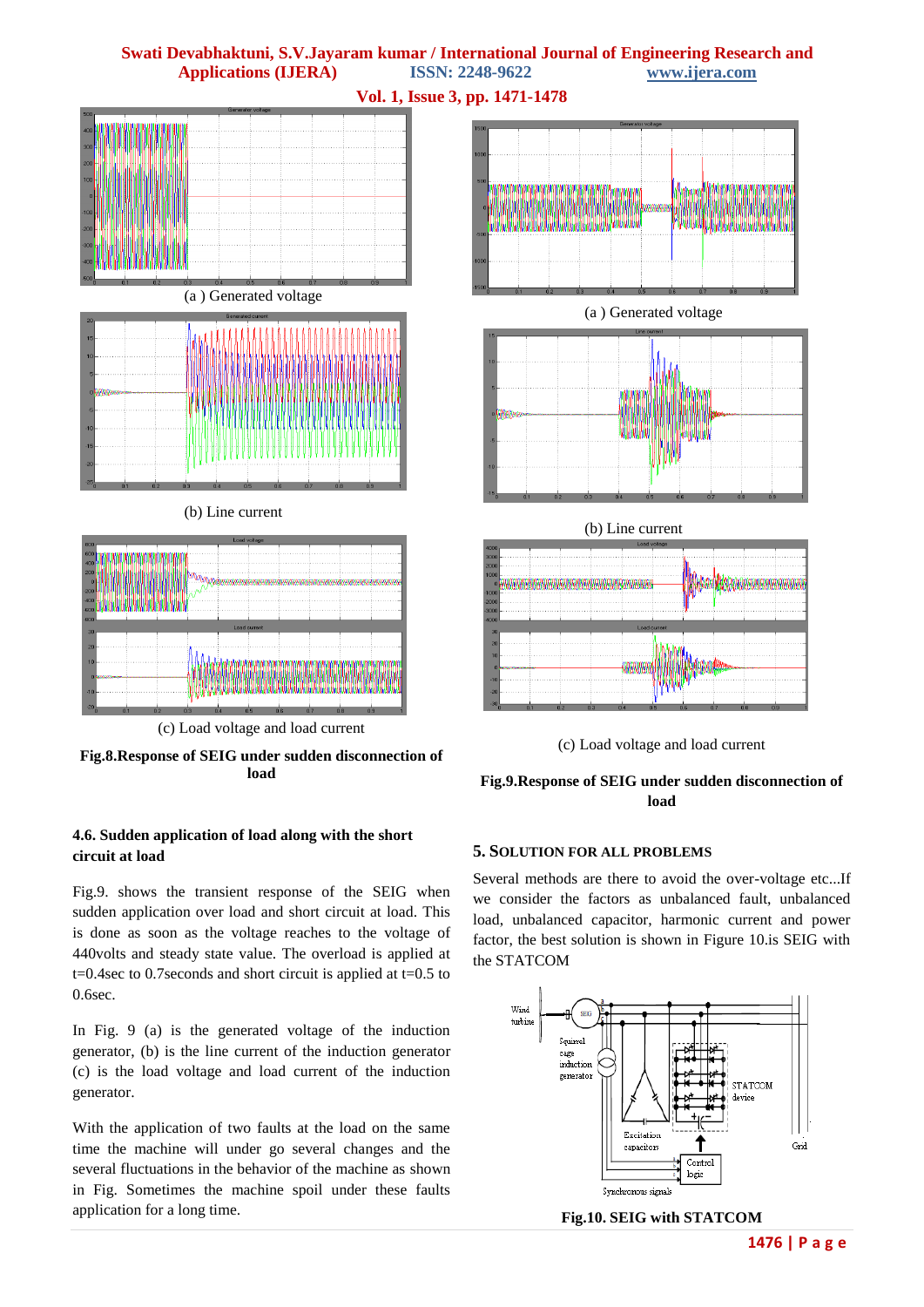**Vol. 1, Issue 3, pp. 1471-1478**

## **6. CONCLUSIONS**

The transient analysis of the machine we studied was analyzed to determine the effects of various conditions on the SEIG. The specific conclusions of this paper are as follows:

- The simple shunt SEIG not only has poor voltage regulation and low overload capability but it also suffers from problems related with loss of excitation, re-excitation and short circuit.
- If the short circuit occurs at the load, the machine sustains excitation and settles to a steady state condition, at higher voltage and current. The sustained fault current obviates the need to employ a separate excitation support system shunt SEIG.
- The machine can self excite even when load is already connected across it s terminals.
- Even after loss of excitation due to short circuit across the machine terminals, the machine rebuilds its voltage on the removal of fault and the builds up process is faster if the load is momentarily shorted.
- If the capacitors reactive power is equal to that absorbed by the machine, there is no change after the switch is opening.
- When one-phase fault is suddenly generated from the machine's terminals, the machine's phenomena are similar to a synchronous machine
- Self excitation occurs always when capacitive power remains connected to the generator, after its separation from the grid, provided a torque applies on the shaft. The RMS value of the voltage depends on the load condition and the capacitance, while the total power factor of the feeder line should also be considered.

Thus, excellent transient response of the system, establish the suitability y of the SEIG for a sinple, rugged and self regulated generating system connected to grid.

## **7. APPENDIX**

 $\bullet$  To compute the coefficients  $A_4$  to  $A_0$  of equation (4),the following equations are first defined:

```
a=2\pi k(L_Mr_1+L_1r_1+L_2r_1+L_Mr_2+Lr_2+r_1L_M+r_1L_2);
```

```
b=-2 \pi N^* r_L(L_M+L_2)
```

```
c=-8\pi^3k(LL<sub>M</sub>r<sub>1</sub>+LL<sub>2</sub>r<sub>1</sub>+LL<sub>M</sub>r<sub>2</sub>-r<sub>L</sub>L<sub>1</sub>L<sub>M</sub>-r<sub>L</sub>L<sub>2</sub>L<sub>M</sub>)
```

```
d=-8 \pi^3 N(r_L L_1 L_M + r_L L_2 L_1 + r_L L_2 L_M + L L_2 L_M)
```

```
e=-2\pi k r_L r_1r_2
```

```
g=-4\pi^2k(L<sub>1</sub>L<sub>M</sub>+L<sub>1</sub>L<sub>2</sub>+L<sub>2</sub>L<sub>M</sub>+LL<sub>M</sub>+LL<sub>2</sub>)
```

```
h=4\pi^2N(L_1L_M+L_1L_2+L_2L_M+LL_M+LL_2)
```

```
i=r_1r_2+r_1r_2
```

```
j=-16\pi^4k(LL<sub>1</sub>L<sub>M</sub>+LL<sub>2</sub>L<sub>M</sub>+LL<sub>2</sub>L<sub>1</sub>)
```
 $l=16\pi^4N (LL_1L_M+LL_1L_2+LL_2L_M)$  $m=4\pi^2k(Lr_1r_2+r_LL_Mr_1+r_LL_1r_2+r_LL_1r_2+r_LL_2r_1+r_LL_mr_2)$ 

 $p = -4\pi^2 N r_L L_M r_L$ 

 $A_4 = cg - aj$ 

 $A_3 = dg + hc + -al-bi$ :

- $A_2=eg+hd+ic-ma-bl$ :  $A_1$ =he+id-pa-bm  $A<sub>0</sub>=ie-bp;$ 
	- The induction machine was three, phase3.5kW, 415V, 7.5A, 1500r.p.m, star connected stator winding. The machine was coupled to a wind turbine to provide different constant speeds. A 3- Φ variable capacitor bank or a single capacitor was connected to the machine terminals to obtain self-excited induction generator action. The measured machine parameters were:

 $r_1=11.78\Omega$ ;  $r_2=3.78\Omega$ ;  $L_1=L_2=10.88\text{H}$ .  $L_m$ =227.39H and capacitance C=15 $\mu$ F.

• The piecewise linearization of magnetization characteristic of machine is given by:

| $E_1=0$                   | $X_{\rm m} > 260$           |
|---------------------------|-----------------------------|
| $E_1 = 1632.58 - 6.2X_m$  | $233.2 \leq X_m \leq 260$   |
| $E_1 = 1314.98 - 4.8X_m$  | 214.6 $\leq X_m \leq 233.2$ |
| $E_1 = 1183.11 - 4.22X_m$ | $206 \leq X_m \leq 214.6$   |
| $E_1 = 1120.4 - 3.9.2X_m$ | $203.5 \leq X_m \leq 206$   |
| $E_1 = 557.65 - 1.144X_m$ | $197.3 \leq X_m \leq 203.5$ |
| $E_1 = 320.56 - 0.578X_m$ | $X_{\rm m} \le 197.3$       |

## **REFERENCES**

- [1] D. B. Watson, J. Amlaga, aiid T. Densem, "Controllable d.c. power supply from wind-driven self-excited induction machines," *IEE Proceedings, vol. 126, no. 12, 1979, pp. 1245-1248.*
- *[2] G.* Raina and 0. P. Malik, "Wind energy conversion using a self-excited induction generator," *IEEE Trons. Power Apparatus andSystems, vol. 102, no. 12, 1983, pp. 3933-3936.*
- *[3]* L. Shridhar, Bhim Singh, C. S. Jha, B. P. Singh and S.S. Murthy, 'Selection of capacitors for the self regulated short shunt self excited induction generator*',Paper no. 93 WM 226- 1 EC, Approved for presentation at IEEE/PES Winter Meeting 1993, Colwnbus, Ohio.*
- *[4]* S. S. Murthy, B. P. Singh, C. Nagamani and K. V. V.Satyanarayana, 'Studies on the use of conventional induction motors as self excited induction generators''*,IEEE Trans. on Energy Conversion, vol 3, no 4, pp 842-848, December 1988.*
- *[5]* S. P. Singh, Bhim Singh and M. P. Jain, 'Performance characteristics and optimum utilization of a cage machine as capacitor excited induction generator'*, paper no. 90 SM 284-0 EC, Presented at the IEEE/PES 1990*